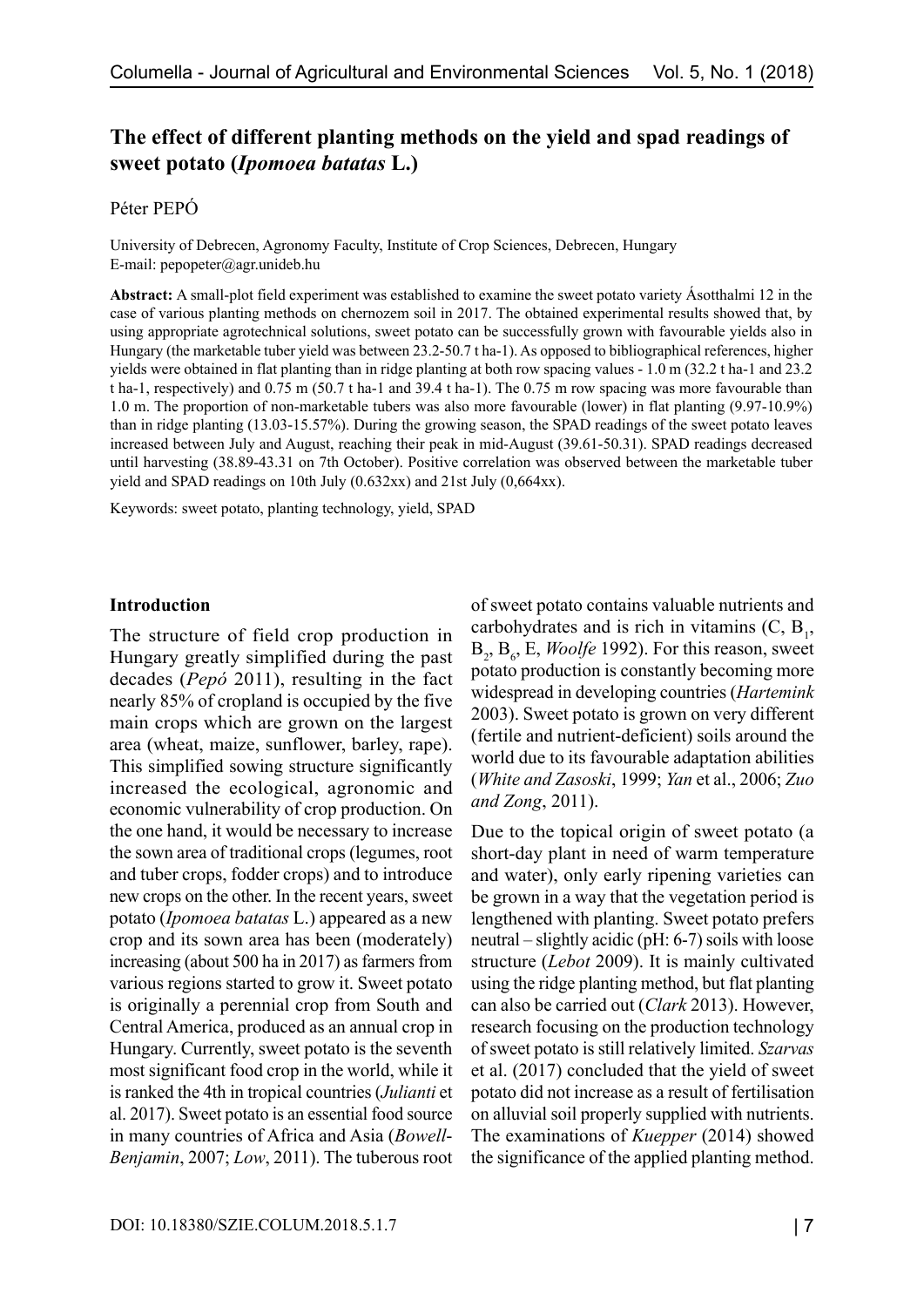According to the examinations performed by *Szarvas* et al. (2017), the yield of sweet potato was higher in flat planting than in ridge planting. The row spacing, plant density could effect the yield of batata because of different water utilization, canopy shading, radiant energy utilization (*Funnah and Matsebullar*, 1984; *Ojikpong* et al., 2007) and they could modify the photosynthesis, leaf production (*Onunka* et al. 2011). *Nwokocha* et al. (2000) and *Ikerogu* (2003) stated that neither row spacing nor density affected the batata yields.

The agronomical, morphologic and physicochemical attributes of sweet potato varieties were examined in detail mainly by researchers in subtropical and tropical countries (*Solomon* et al., 2015; *Picha*, 1985; *Tairo* et al, 2008; *Loretan* et al., 1989; *Chen* et al., 2006; *Surayia* et al., 2006). Sweet potato tuberous root is a commercially valuable organ that provides a high level of biomass and nutrients per hectare. Grafting experiments have suggested that the productivity of sweet potato is due to the sink strength of tuberous root i.e. its capacity to deposit and store the products of photosynthesis (*Hozyo* et al., 1971; *Harn*, 1977). Unfortunately there is little experimental data available in relation to how photosynthetic capacity (SPAD and LAI) affects the yield of sweet potato. Based on the analyses performed by *Su* et al. (2009), a strong positive correlation was observed between SPAD readings and the chlorophyll content of sweet potato leaves.

The aim of our experiments was to examine the effect of different planting methods on the yield of sweet potato and the proportion of marketable yield, as well as to seek correlation between SPAD readings obtained in the growing season and the tuber yield of sweet potato.

# **Material and methods**

The small-plot field experiment was established in the Demonstration Garden for students of the Institute of Crop Sciences of the University of Debrecen with three replications in 2017. Size of plots was 4 m<sup>2</sup>. The previous crop of the experiment was winter wheat. Following the harvesting of the previous crop, the usual operations were performed on the soil (stubble cleaning and rolling, stubble maintenance, 30 cm deep autumn ploughing) and the properly loose structure and weed-free conditions of the soil were maintained with a cultivator in the spring. No nutrient replenishment was performed in the autumn. In the spring (22nd May 2017), complex artificial fertiliser (N: $P_2O_5$ : $K_2O = 13:19:19$ ) and CAN  $(N = 27\%)$  was applied on the plot. All fertilizers were applied in spring because of rainy weather in autumn. The following amounts of active ingredient were applied:  $N = 52+54$  $= 106 \text{ kg} \text{ ha}^1$ ,  $P_2O_5 = 76 \text{ kg} \text{ ha}^1$ ,  $K_2O = 76 \text{ kg}$ ha<sup>-1</sup>. No chemical weed control was applied on the experiment site. Sweet potato variety "Ásotthalmi 12" which adapted to Hungarian weather conditions was used in the experiment. The skin of its tuber is red and its pulp is orange, tasty and sweet. This variety grows long tendrils and provides good soil coverage. The cuttings were obtained from Bivalyos Tanya Kft. Planting was performed on 31st May 2017.

In the experiment, flat planting and ridge planting were performed in the case of both varieties. Row spacing values of 1.0 m and 0.75 m were examined in both production methods. The planting distance of plantlets was 0.3 m in the case of the different row spacing values.

4 mm irrigation water was applied (by sprinkling method) on the crop stand of the plots each day between 31st May-10th July 2017. Weather was very favourable from mid July up to the end of September so we did not used irrigation in this period of vegetation season.

Manual weed control was performed on four occasions in June 2017.

The experiment was harvested on 10th October 2017. During manual harvesting, the total tuber yield of the plots and the marketable and nonmarketable tuber yield (tubers below 200g, damaged by insects and diseased tubers) were measured.

The main meteorological data before and during the growing season are shown in *Table 1*.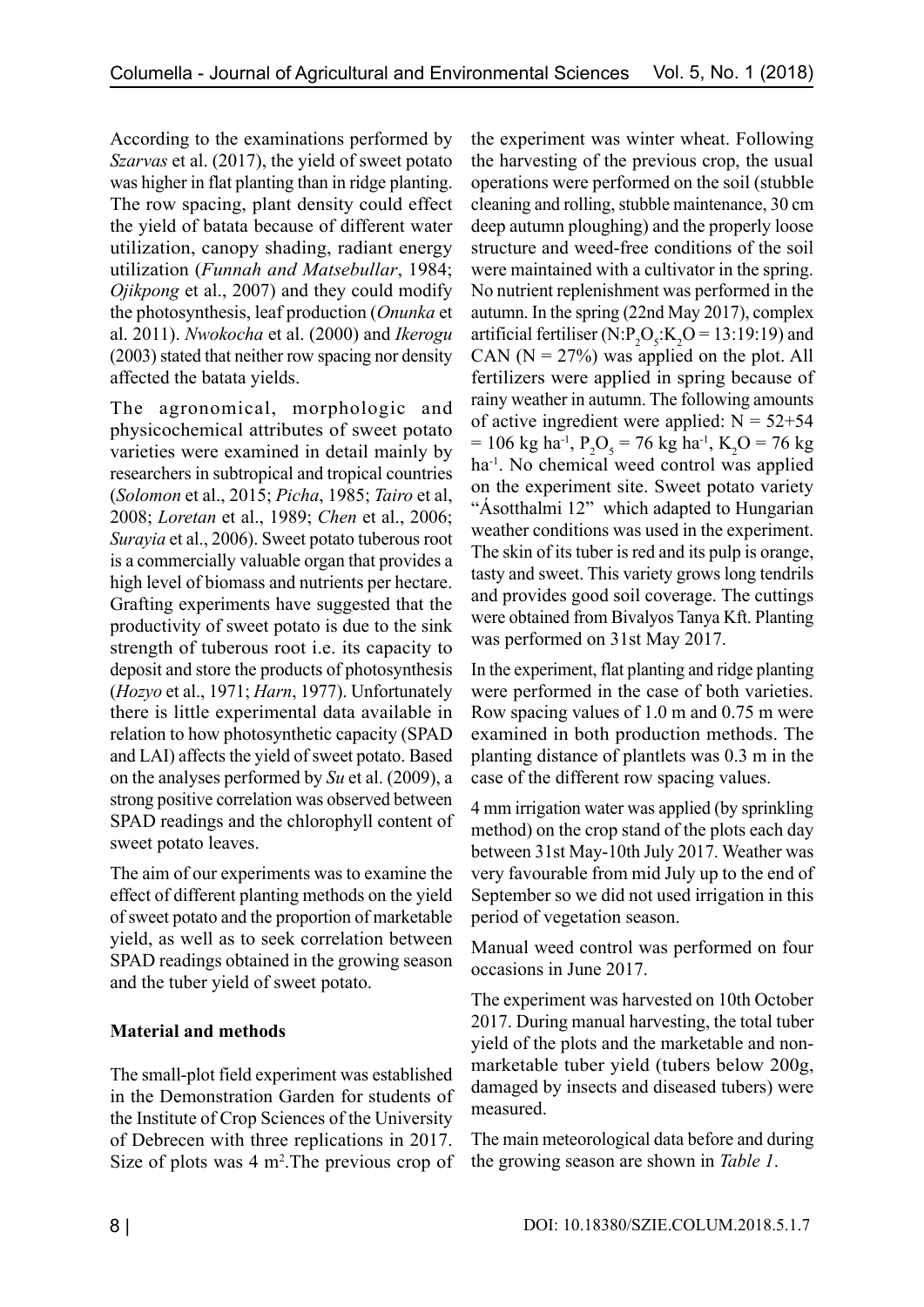|               | Rainfall<br>autumn and<br>winter $(mm)$<br>$(09/2016 -$<br>02/2017 | Rainfall in<br>spring $(mm)$<br>$(03-05/2017)$ | June | July | August | September | Sum(mm)<br>Mean $(^{\circ}C)$<br>in vegetation<br>period |
|---------------|--------------------------------------------------------------------|------------------------------------------------|------|------|--------|-----------|----------------------------------------------------------|
| Rainfall      |                                                                    |                                                |      |      |        |           |                                                          |
| $2017$ year   | 210.2                                                              | 86.3                                           | 61.0 | 66.5 | 55.1   | 74.0      | 256.6                                                    |
| 30 years mean | 186.7                                                              | 134.7                                          | 79.5 | 65.7 | 60.7   | 38.0      | 242.9                                                    |
| Temperature   |                                                                    |                                                |      |      |        |           |                                                          |
| $2017$ year   |                                                                    |                                                | 20.9 | 21.0 | 22.1   | 15.5      | 19.9                                                     |
| 30 years mean |                                                                    |                                                | 18.7 | 20.3 | 19.6   | 15.8      | 18.6                                                     |
| _ _ _ _ _     |                                                                    |                                                | .    |      |        |           |                                                          |

*Table 1. The most important meteorological data of experimental site (Debrecen)*

*Table 2. The most important traits of experimental soil (Debrecen)*

| Humus $(\% )$ |                              | pН |            | (%)   | AL-soluble                        |                              |
|---------------|------------------------------|----|------------|-------|-----------------------------------|------------------------------|
|               | Soil plasticity $K_{\alpha}$ |    | <b>KCl</b> | CaCO, | $P_{Q_{\epsilon}}$<br>$(mg kg-1)$ | $K_2O$ (mg kg <sup>-1)</sup> |
| ר בר          |                              |    |            | -     | 00.0                              | 165.0                        |

The analytical results of the experiment soil (*Table 2*) showed that the calcareous chernozem soil is mid-heavy and belongs to the loam soil physical group. The humus content (2.57%), AL-soluble  $P_2O_5$  content (100.0 mg kg<sup>-1</sup>) and  $K_2$ O content (165 mg kg<sup>-1</sup>) of the soil are average.

The relative chlorophyll content (SPAD readings) of sweet potato leaves was measured on four occasions (10th July, 21st July, 17th August and 7th October 2017) during the experiment. Konica Minolta 502 meter was used to obtain SPAD readings. During each measurement session, 30 readings were obtained per plot in all three replications.

### **Results and discussion**

The moderate, continental climate of Hungary is only partially suitable for the ecological needs of sweet potato. Accordingly, the great heat demand of the plant needs to be satisfied with a special treatment for producing the cuttings and irrigation is necessary due to its great water need. Regarding the growing season of 2017,

precipitation of the previous periods also need to be considered (*Table 1*) due to the chernozem soil of the experiment site which has favourable water management. The amount of precipitation in the autumn-winter period (210.2 mm) was higher than the multiple-year-average (186.7) mm). In the spring months, the amount of rainfall was lower than the 30-year-average (86.3 mm and 134.7 mm, respectively). Both the amount and distribution of rainfall in the growing season (between June and September) were favourable in 2017. In addition to the proper amount of precipitation and irrigation, the development of sweet potato was also helped by the fact that the mean temperature in each month of the vegetation period was  $1.3$ -2.5 °C higher than the multiple-year-average (*Table 1*), except in September. There was a significant amount of rainfall and average temperature in September, which had a favourable effect on tuber growth. As a result of the properly performed agrotechnical operations and the relatively good

weather, favourable yield was obtained in the

*Table 3. Effects of planting method and row spacing on the yields of sweet potato (Debrecen, 2017)*

| Planting method<br>Row distance                     | Total (gross) yield<br>$(kg ha^{-1})$ | Marketable (net)<br>yield $(kg ha-1)$ | Ratio of non-<br>marketable yield (%) |
|-----------------------------------------------------|---------------------------------------|---------------------------------------|---------------------------------------|
| Flat<br>1.0 m between rows<br>$0.75$ m between rows | 35 497<br>56816                       | 32 200<br>50 689                      | 9.97<br>10.90                         |
| Ridge<br>1.0 m between rows<br>0.75 m between rows  | 27467<br>45 3 5 2                     | 23 23 3<br>39 35 6                    | 15.57<br>13.03                        |
| $LSD_{5\%}$                                         | 10 9 86                               | 9950                                  | 2.07                                  |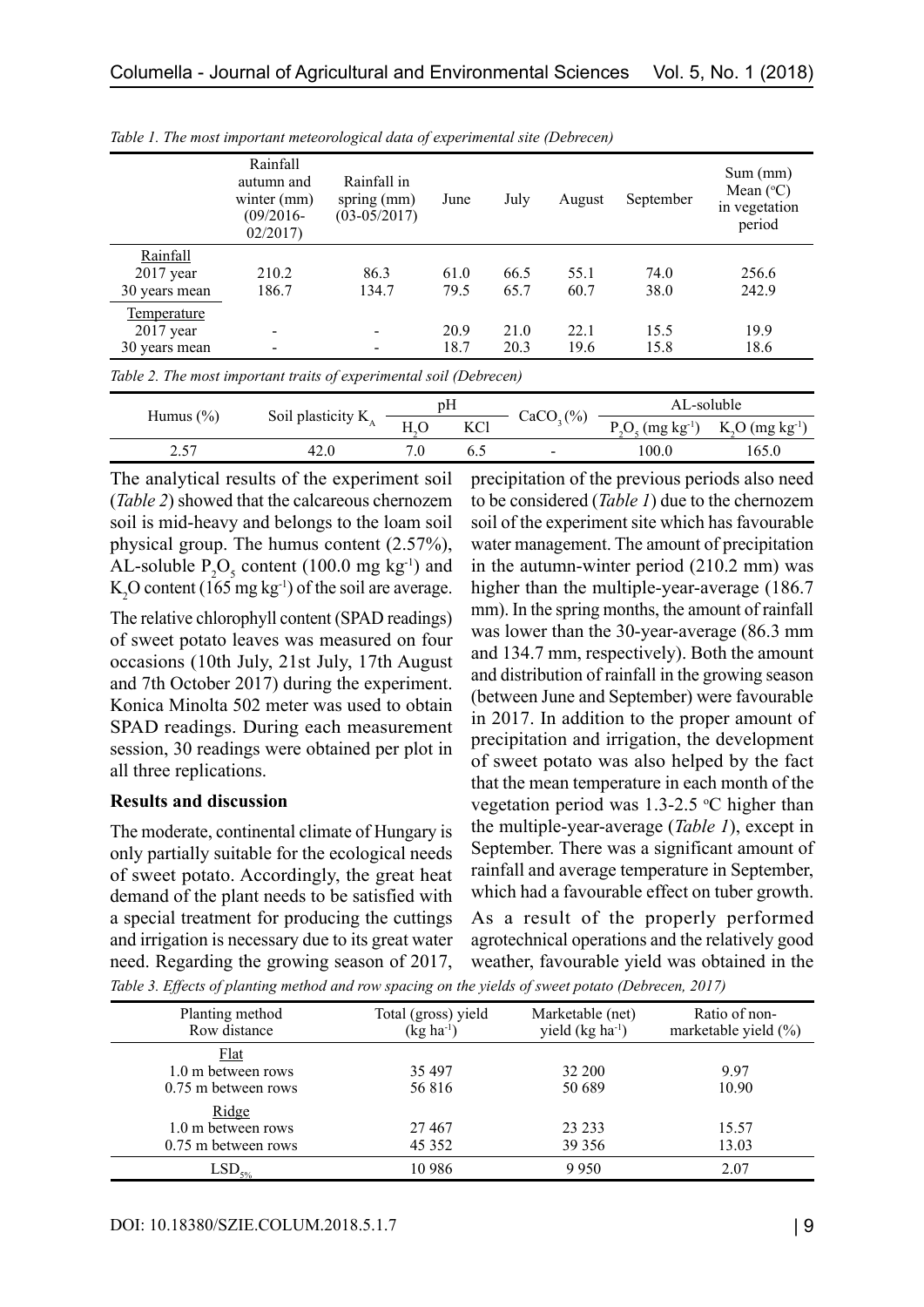| SPAD readings |                        |                        |                        |  |  |
|---------------|------------------------|------------------------|------------------------|--|--|
| 10 July       | 21 July                | 17 August              | 07 October             |  |  |
| 44.05         | 50.31                  | 49.72                  | 38.89<br>39.44         |  |  |
|               |                        |                        | 42.47                  |  |  |
| 39.10         | 45.19                  | 49.49                  | 43.31<br>1.15          |  |  |
|               | 48.07<br>40.14<br>2.16 | 49.30<br>39.61<br>3.07 | 49.08<br>48.93<br>1.07 |  |  |

*Table 4. Effects of planting method and row space on the SPAD readings of sweet potato (Debrecen, 2017)*

small plot experiment established on chernozem soil in 2017 (*Table 3*). The marketable yield of Ásotthalmi 12 was between 23.2-50.7 t ha-1, depending on the applied production method (flat planting or ridge planting) and row spacing (1.0 m and 0.75 m). As opposed to experimental and general practice, flat planting provided higher yield than ridge planting under the given ecological and agrotechnical circumstances. The reason should be a better start situation for cuttings in the flat plots comparing with the ridge plots. The marketable yield was 32.2 t ha-1 in the case of flat planting and 1.0 m row spacing and  $50.7$  t ha<sup>-1</sup> in the case of 0.75 m row spacing. The respective yields obtained in ridge planting were  $23.2$  t ha<sup>-1</sup> and  $39.4$  t ha<sup>-1</sup>. The obtained research results showed that the highest yields were produced at 0.75 m row spacing in the case of both production methods. The marketable yield in flat planting was  $32.2$  t ha<sup>-1</sup> and  $50.7$  t ha<sup>-1</sup> in the case of 1.0 m and 0.75 m row spacing, respectively (the difference in yield was 18.5

t ha-1), while the respective values of ridge planting were  $23.2$  t ha<sup>-1</sup> and  $39.4$  t ha<sup>-1</sup> (i.e., the difference in yields was  $16.2$  t ha<sup>-1</sup>). During harvesting, the weight of non-marketable tubers (tubers lighter than 200g, as well as damaged and diseased tubers) was also measured and the weight percentage of non-marketable tubers were calculated (*Table 3*). The obtained results showed that not only the amount of yield was higher in the case of flat planting, but the proportion of non-marketable tubers was also more favourable (lower) in the case of both row spacing values. In the case of flat planting, the proportion of non-marketable tubers was between 9.7-10.9%, while the respective range was 13.03-15.57% in ridge planting.

Within the same production method, row spacing did not have any significant effect on the proportion of non-marketable tubers.The obtained experimental results in relation to the different planting methods are in contrast

*Table 5. Pearson correlation analysis among the planting method, row spacing, yield and SPAD of sweet potato (Debrecen, 2017)*

|                                                   | Marketable yield | SPAD readings          |                        |                        |                        |  |  |
|---------------------------------------------------|------------------|------------------------|------------------------|------------------------|------------------------|--|--|
|                                                   | $(kg ha^{-1})$   | $10$ July              | 21 July                | 17 August              | 07 October             |  |  |
| Planting method<br>$(\text{ridge} / \text{flat})$ | $-0.460^x$       | $-0.789$ xx            | $-0.847$ <sup>xx</sup> | $-0.062$ <sup>ns</sup> | $0.682^{x}$            |  |  |
| Row spacing<br>(1,0/0,75)                         | $0.784^{xx}$     | $0.183^{ns}$           | 0.261 <sup>ns</sup>    | $-0.015$ <sup>ns</sup> | 0.130 <sup>ns</sup>    |  |  |
| Total yield<br>$(kg ha^{-1})$                     | $0.991^{xx}$     | 0.609 <sup>x</sup>     | $0.613^{x}$            | $-0.078$ <sup>ns</sup> | $-0.135$ <sup>ns</sup> |  |  |
| Marketable yield<br>$(kg ha^{-1})$                |                  | $0.632^{x}$            | $0.664$ <sup>x</sup>   | $-0.089$ <sup>ns</sup> | $-0.131$ <sup>ns</sup> |  |  |
| Proportion of non<br>marketable yield $(\%)$      |                  | $-0.343$ <sup>ns</sup> | $-0.688$ <sup>x</sup>  | $0.169^{ns}$           | 0.061 <sup>ns</sup>    |  |  |

x Correlation on LSD<sub>0.05</sub> level<br>xx Correlation on LSD<sub>0.01</sub> level<br><sup>ns</sup> Non-significant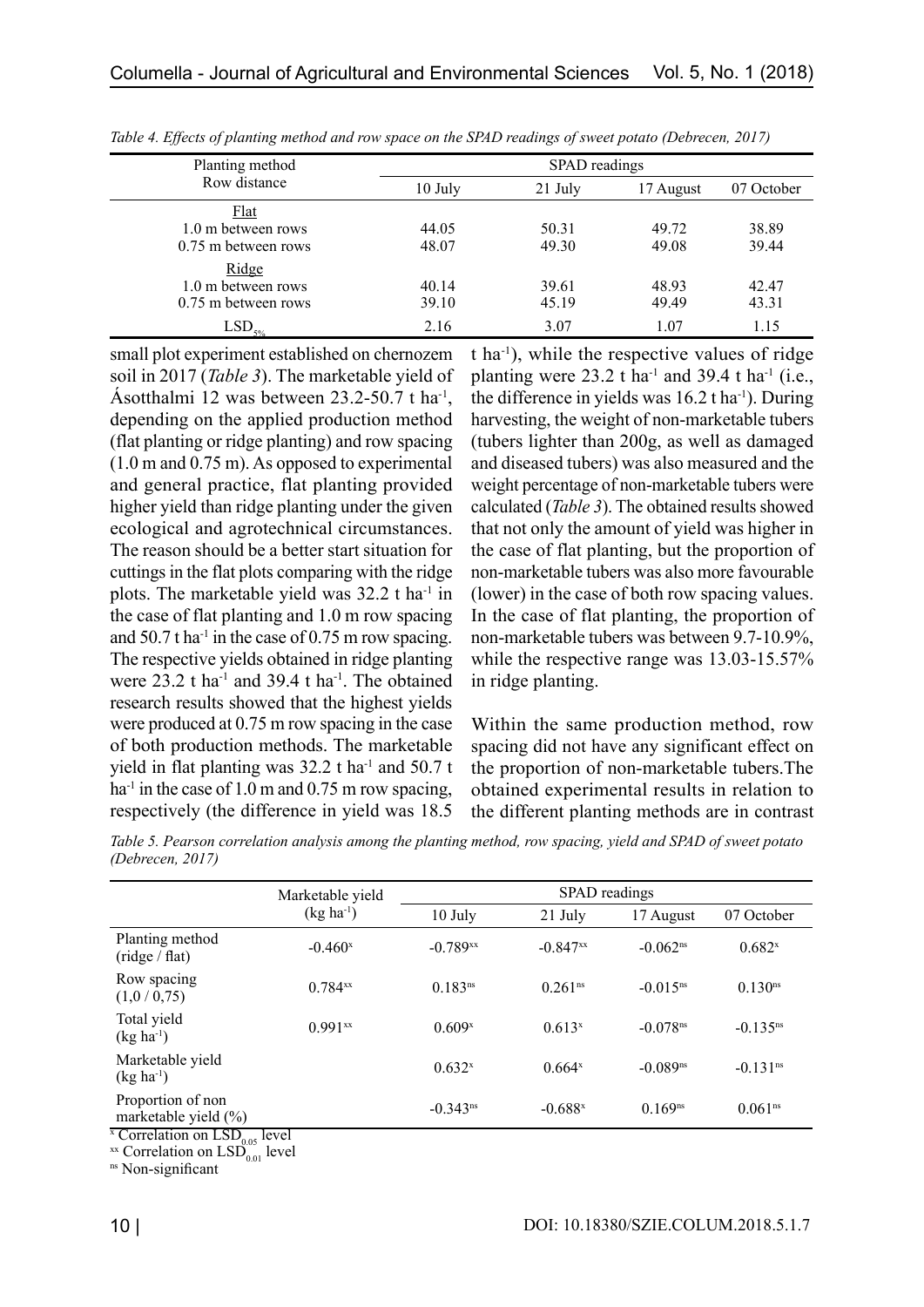with most experimental results (*Clark*, 2013; *Kuepper*, 2014), i.e., higher yields were realised in flat planting, similarly to the findings of *Szarvas* et al. (2017). Relative chlorophyll content (SPAD readings) was measured on four occasions during the growing season (*Table 4*). The obtained measurement results showed that SPAD readings gradually increased during the growing season from early July to mid-August, followed by a reduction in October at the end of the vegetation period. SPAD readings were between 39.10-48.07 on 10th July, between 39.61-50.31 on 17th August and between 38.89- 43.31 on 10th October.

According to the obtained results, SPAD readings in flat planting were higher than those in ridge planting in the case of both row spacing values. The canopy of plants in flat planting was better comparing with ridge planting.

Based on the results of Pearson's correlation analysis (*Table 5*), row spacing had a strong effect  $(0.784^{xx})$  on sweet potato yield/ha, while there was only a moderate correlation  $(-0.460<sup>x</sup>)$ in the case of the applied production method. Positive correlations were observed between tuber yield and SPAD readings on 10th July and 21st July  $(0.632<sup>xx</sup>$  and  $0.664<sup>xx</sup>$ , respectively), while there was no correlation on 17th August and 7th October (-0.089 and -0.131, respectively). The research findings of 2017 gave some new results in comparison with previous occasions; but we intend to continue these experiments in the following year.

# **Acknowledgements**

The work/publication is supported by the EFOP-3.6.3-VEKOP-16-2017-00008 project. The project is co-financed by the European Union and the European Social Fund.

# **References**

- Bovell-Benjamin, A.C. (2007): Sweet potato: a review of its past, present, and future role in human nutrition. Advances in Food and Nutrition Research. **52**: 1–59. DOI: [https://doi.org/10.1016/S1043-4526\(06\)52001-7](https://doi.org/10.1016/S1043-4526(06)52001-7)
- Chen, Z., Schols, H.A., Voragen, A.G.J. (2006): Physicochemical Properties of Starches Obtained from Three Varieties of Chinese Sweet Potatoes. Journal of Food Science 68: 431-437. DOI: http://onlinelibrary.wiley.com/ doi/10.1111/j.1365-2621.2003.tb05690.x/abstract
- Clark, C. (2013): Cultivation and storage. In: Clark, C.A., Ferrin, D.M., Smith, T.P., Holmes, G.J. (eds.): Compendium of sweet potato disease, pests, and disorders. Second edition. APS Press, St. Paul, Minnesota. 4-7. [https://](https://doi.org/10.1094/9780890544952.001) [doi.org/10.1094/9780890544952.001](https://doi.org/10.1094/9780890544952.001)
- Funnah, M., Metsebul, N.(1984): Effect of density on grain yield of soybean in Switzerland. Tropicalgrain legume Bulletin 29:33-35. In Ojikpong T.O, OKpara, D.A, and Muoneke, C.O. 2009. Effect of plant spacing and sowing date of sassame production in South Eastern Nigeria. The Nigerian Agriculture journal 38: 12-21
- Harn, S.K. (1977): A quantitative approach to source potentials and sink capacities among reciprocal grafts of sweet potato varieties. Crop Sci. 17:559–562. doi:10.2135/cropsci1977.0011183X001700040020x
- Hartemink, A. E. (2003): Sweet potato yields and nutrient dynamics after short-term fallows in the humid lowlands of Papua New Guinea. NJAS-Wageningen Journal of Life Sciences, 50, 3-4: 297-319. DOI: [https://doi.](https://doi.org/10.1016/S1573-5214(03)80014-3) [org/10.1016/S1573-5214\(03\)80014-3](https://doi.org/10.1016/S1573-5214(03)80014-3)
- Hozyo, Y., Murata, T., Yoshida, T. (1971): The development of tuberous roots in grafting sweet potato plants, Ipomoea batatas Lam. Bull. Nat. Inst. Agr. Sci. 22:165–191.
- Ikerogu, J.E.G. (2003): Effect of size and spacing of mini Tuba on yield of selected yam cultivars in the humid Tropics Nigeria. Nigeria Agricultural Journal. 34. 58-62.<http://dx.doi.org/10.4314/naj.v34i1.3170>
- Julianti, E., Rusmarilin, H., Ridwansyah, Yusraini, E. (2017): Functional and rheological properties of composite flour from sweet potato, maize, soybean and xanthan gum. Journal of the Saudi Society of Agricultural Sciences, 16, 2. 171-177. DOI:<https://doi.org/10.1016/j.jssas.2015.05.005>
- Kuepper, G. (2014): Small-scale technology and practices for sweet potato growing in Southeast Oklahoma. Kerr Center for Sustainable Agriculture, Poteau, Oklahoma. 12. [https://kerrcenter.com/wp-content/up](https://kerrcenter.com/wp-content/uploads/2014/03/Sweet-potato-equipment-report-2014.pdf)[loads/2014/03/Sweet-potato-equipment-report-2014.pdf](https://kerrcenter.com/wp-content/uploads/2014/03/Sweet-potato-equipment-report-2014.pdf)